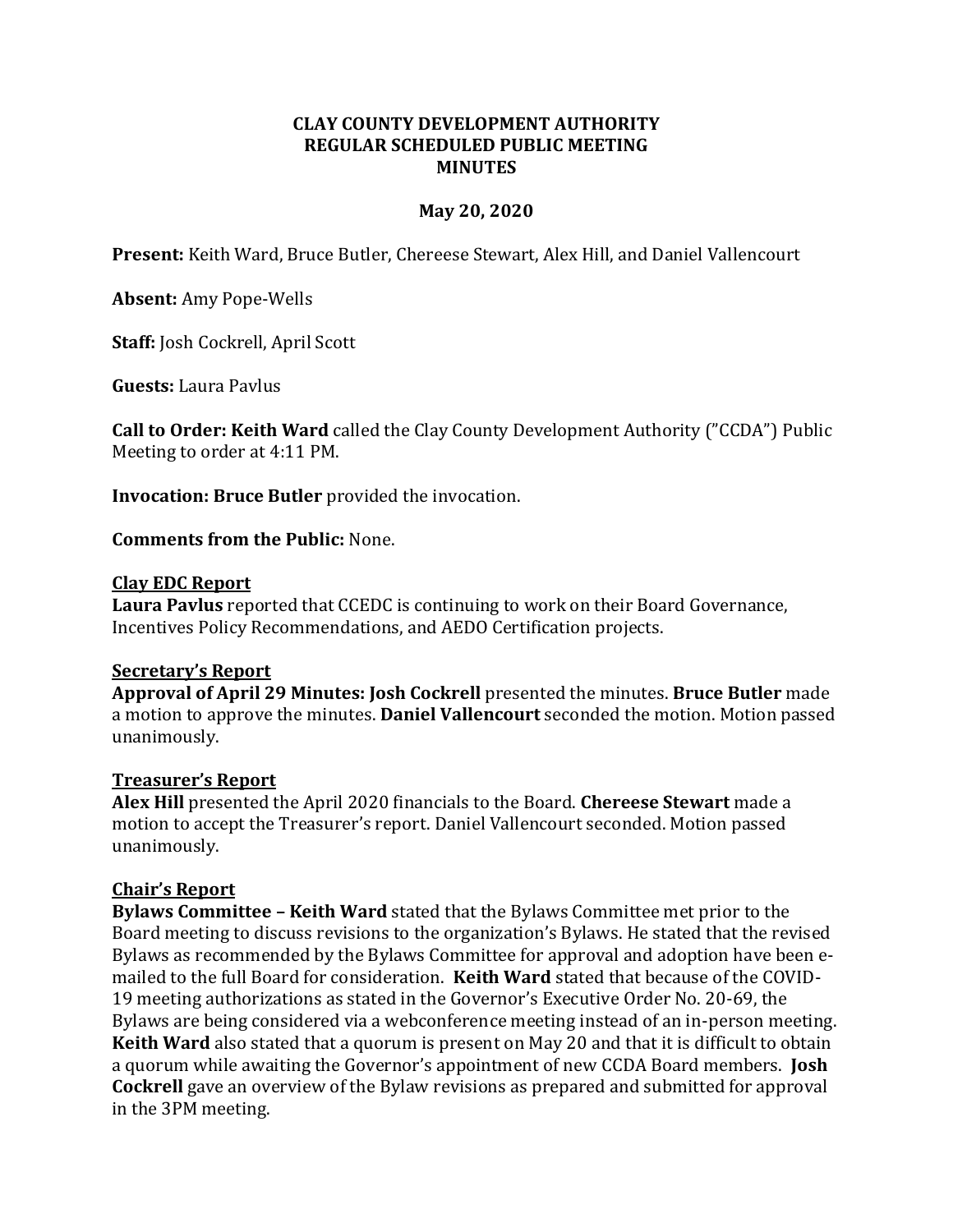The group discussed the Citizen's Advisory Board structure as stipulated in the Bylaws. **Chereese Stewart** requested information on member qualifications and place of residence. She stated that if you only own land or conduct business in Clay County, but don't reside in Clay County, you're only interest in Clay County is for financial gains. **Keith Ward** stated that the Bylaws Committee had a lot of discussion on the Citizen's Advisory Board. **Josh Cockrell** gave examples of respected Clay County business leaders who reside in surrounding counties. **Chereese Stewart** asked if the Bylaws Committee had considered language requiring majority participation in the Citizen's Advisory Board by Clay County residents. **Keith Ward** suggested 75+% resident participation and no more than 25% nonresident business leader participation. **Alex Hill** suggested that the wording use 'electorates' of Clay County to define the residents.

**Daniel Vallencourt** motioned to approve the Bylaws as revised and presented. **Chereese Stewart** seconded. Unanimously approved.

**Keith Ward** thanked the Bylaws Committee for the work.

**Gubernatorial Appointments**-The letter regarding: *Urgent Request for Appointments for CCDA* was discussed. **Keith Ward** stated that 'First and foremost, we thank you for your service….' should be added to the greeting. **Josh Cockrell** asked if accommodations were necessary for **Amy Pope-Wells'** congressional campaign. The Board did not feel that any accommodations were necessary currently. **Daniel Vallencourt** recommended changing the request date to June 10. **Bruce Butler** offered the correct mailing address. **Alex Hill**  and **April Scott** stated that they believed it is an overreach to recommend appointments in the letter. They suggested inclusion of language about the Board's willingness to help identify qualified appointments. **Keith Ward** recommended the wording be altered to '*you have the authority to fill these vacancies*.' **Chereese Stewart** recommend replacing key words. **Keith Ward** asked if anymore edits were necessary. Hearing no further comments, **Keith Ward** directed **Josh Cockrell** to send the letter to he and Chereese Stewart for signatures.

**Chereese Stewart** asked for a list of priorities for Board members to use in discussing the Governor's appointments to the CCDA Board. **Josh Cockrell** provided the potential candidates list as: Betsy Condon, Thomas Hackney, James Horne, Tina Clary, Nicole Sanders, Tony Goria, Jack Haynes, Steve Barreira, Tiffany Howard, Steven Clark, and Scott Kornegay.

**New Committee-Keith Ward** stated that he would like to form a new Committee to recommend CCDA Goals and Objectives. **Bruce Butler, Daniel Vallencourt, Alex Hill, Chereese Stewart,** and **Keith Ward** agreed to be on the Committee. **Daniel Vallencourt** agreed to Chair the Committee. **Josh Cockrell** stated that he would like the Committee to work on a new 5-Year Strategic Plan. **Keith Ward** recommended a 3PM meeting and asked **Josh Cockrell** to notice the meeting accordingly.